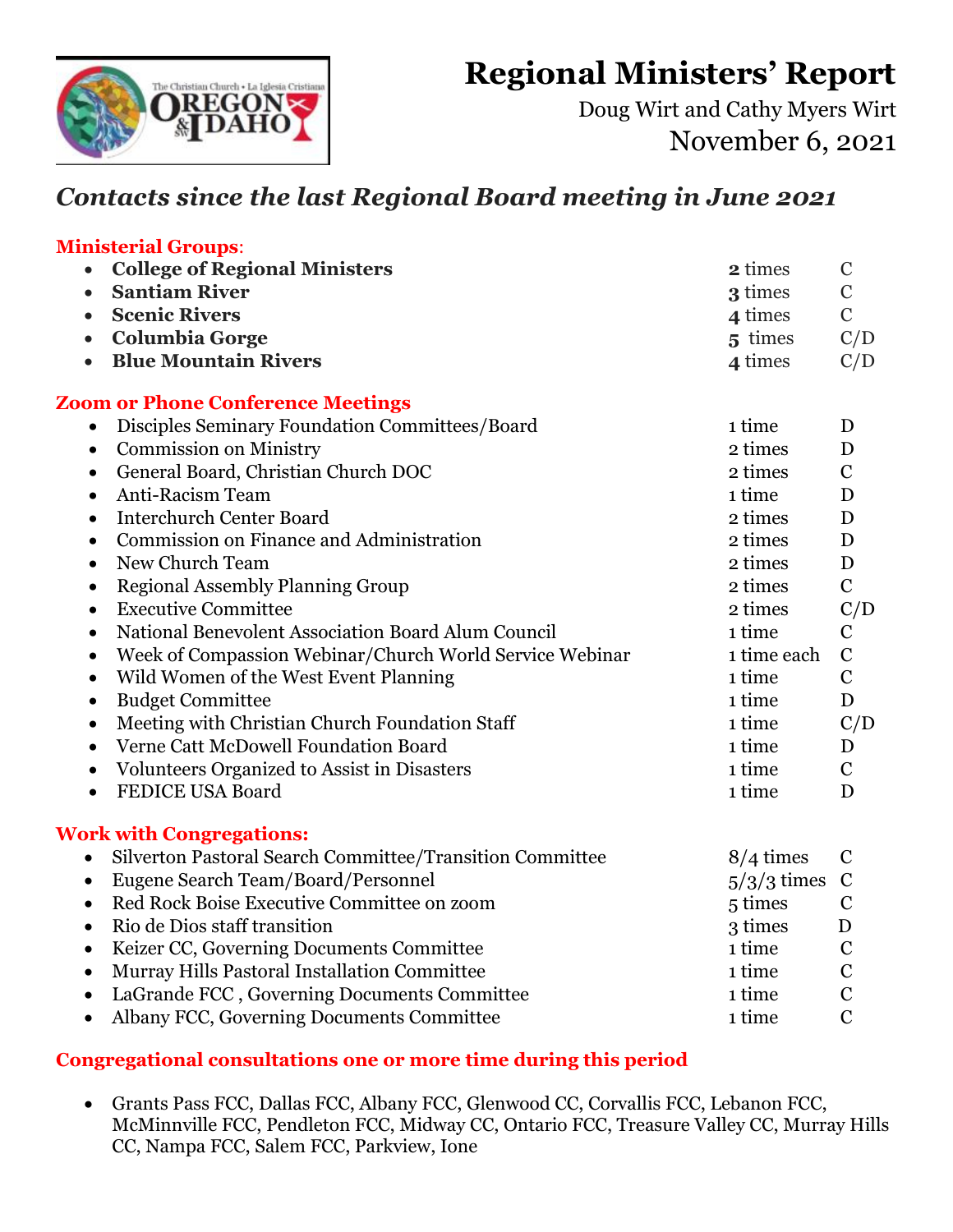## **Events attended:**

- 
- 
- 
- 
- 
- 
- 
- 
- 
- 
- 
- 
- 
- 
- June 26 Memorial for Allene Hays, Presiding, Lynchwood CC
- July 17 Online Women's Event
- August 7 Disciples of Christ Online Gathering
- September 12 Lynchwood Christian Church 60<sup>th</sup> Anniversary, Preached
- September 18 Disciples Church Extension Webinar on Building Usage
- September 25 Governing Documents Webinar, Keynoted
- September 26 Billy Strehlow Ordination
- October 9 Online Disciples Women Event
- October 16 Karyn Dix Installation, Preached remotely
- October 20 ALEX Data System Webinar
- October 23 Murray Hills CC, Installation, Preached in person
- October 27 FEDICE Virtual Pilgrimage orientation
- October 31 Salem FCC Pastoral Installation, in person
- October 31 Eugene FCC, Jerri Handy Farewell, in person

We have now completed about twenty months of ministry during the Covid-19 pandemic. Just as congregations have gone through great changes, your regional ministry has done so as well. Our board had already planned to begin reducing Regional Minister staff time before the pandemic. None of us planned to have such a major reduction in Regional Minister traveling time and visits in congregations so suddenly. Coming to almost two years of adjustments, in congregations, in the regional church, and in our personal lives, we have some observations to share briefly.

- 1) More than many regions, the Oregon SW Idaho regional church has put a high value on the Regional Minister presence in congregations. In recent years, we have paid for this in part by going without an Administrative Assistant position. Strong Disciples Mission Fund giving in congregations also made this level of staffing possible. As we prepare to enter 2022, you can see that frequent contacts between the Regional Ministers and congregations have continued. The big difference is that most of these contact hours have been online during the past two years. Reduced DMF giving has also brought a reduction in Regional Minister travel budget as well as staffing time. When the pandemic risks decrease, the Regional Board will need to think about the pros and cons of online Regional Minister contacts vs. in person visits within the parameters of reduced budget and staff time constraints.
- 2) Less Regional Minister travel time has pros and cons already. On the plus side, we have been able to complete more administrative tasks because of spending less time in the cars. For example, we now have the first revision of our Employee Handbook in twenty years. A proposal regarding properties owned by the regional church has come to the board. We have less clutter and storage in the regional office. We have been able to give more time to the Regional Minister evaluation process. We have been able to be engaged with more congregations on internal matters and pastors with individual concerns because of less car time and more zoom and phone contact time available. The data base records are coming more up to date after several years of reduced staffing for this purpose. The region has built up cash reserves as a "rainy day" fund that will help in case of future financial downturns. We have been able to be more present to search processes, meeting with committees more often because the meetings no longer entail hours in a car to get there. We made these changes while continuing a schedule of events and minister gatherings at a rate near comparable to pre-pandemic times, with the exception of youth ministry events. On the other hand, few things take the place of face to face contact. Whether